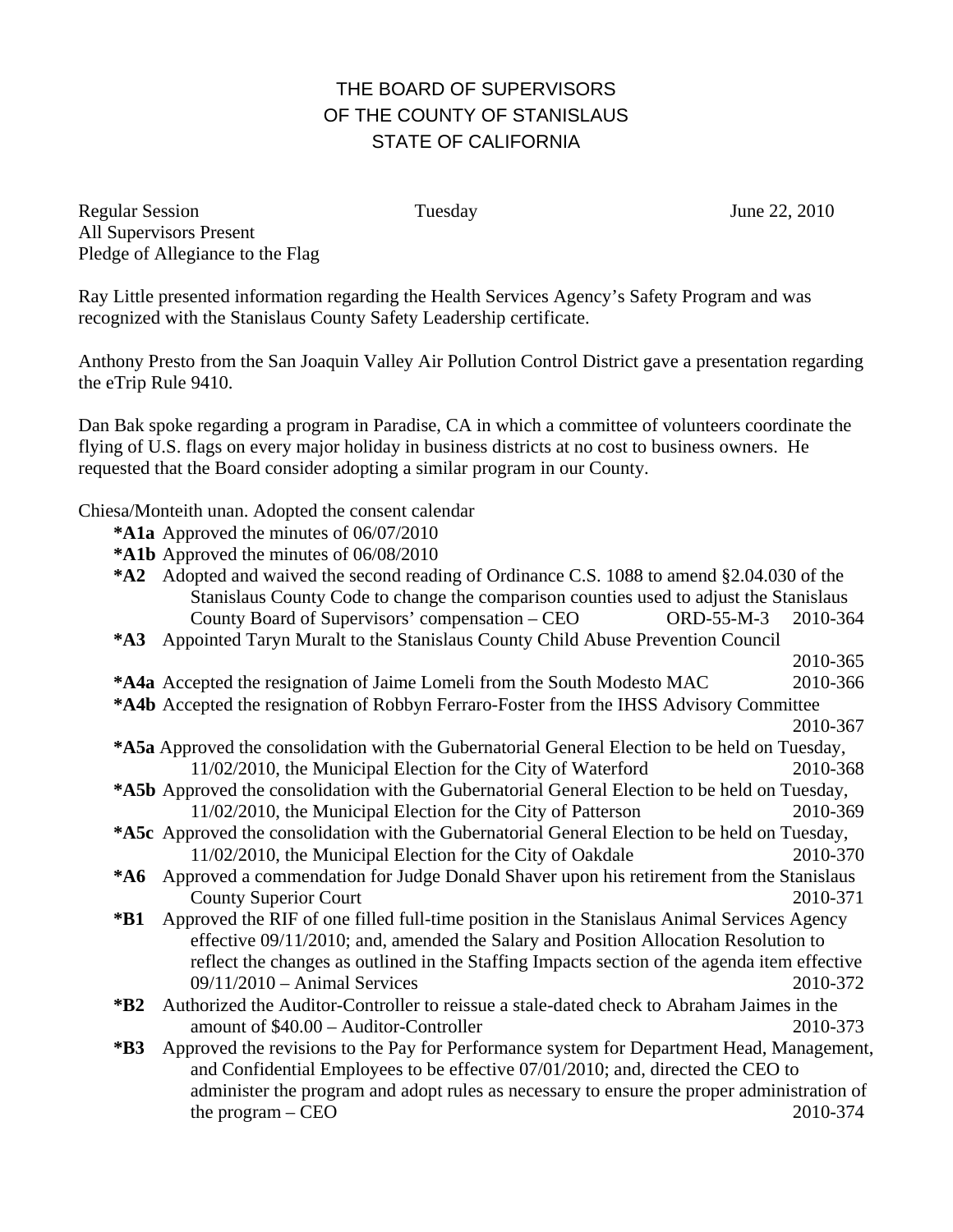- **\*B4** Introduced and waived the first reading of Ordinance C.S. 1089 to amend Chapter 2.08 of the Stanislaus County Code relating to the CEO, and conforming changes to other provisions of the County Code related to the Director of Public Works, Director of Parks and Recreation, County Building Official, County Surveyor and Floodplain Administrator – CEO ORD-55-M-4 2010-375
- **\*B5** Approved the final completion and acceptance of the electronic security and fire alarm system upgrades at the Juvenile Justice Center by Premises System, Inc.; approved the final contract with Premises System, Inc. of Montclair, CA as follows: Original contract in the amount of \$599,800 plus the total Change Orders in the amount of \$61,325 for a final contract cost of \$661,125; and, authorized the CEO, or his designee, on behalf of the Board as the Awarding Authority, to sign the completion documents, record the Notices of Completion, release the retention, and process all remaining close out activities for the contracts and the project – CEO 2010-376
- **\*B6** Approved the Office of Emergency Services to apply for funds available through the FY 2010 Homeland Security Grant Program; adopted the Governing Body Resolution authorizing participation in the 2010 Homeland Security Grant Program; and, authorized the Chairman of the Board to sign the Governing Body Resolution – OES/Fire Warden

**\*B7** Approved the agreement between the Office of Emergency Services/Fire Warden and the City of Oakdale for the provision of specific fire prevention services effective 07/01/2010 through 06/30/2011; and, authorized the CEO to sign the agreement – OES/Fire Warden 2010-378

- **\*B8** Accepted a grant from the National Children's Alliance for the Child Abuse Interview, Referral and Evaluation (CAIRE) Center; and, authorized the CSA Director, or her Assistant Director Designee, to sign the sub-award agreement with the California Network of Child Advocacy Centers not to exceed the total contract amount of \$10,000 for the period of 01/01/2010 through 12/31/2010 – CSA 2010-379
- **\*B9** Authorized the Director of DER, or her designee, to administer and enter into an agreement with the California Department of Resources Recycling and Recovery for  $17<sup>th</sup>$  Cycle Waste Tire Enforcement Grant funds in the amount of \$193,800 for FY 2010-2011 to promote the administration of a regional waste tire enforcement program; and, directed the Auditor-Controller to increase appropriations and estimated revenue in the amount of \$193,800 per the Budget Journal Form – DER 2010-380
- **\*B10** Approved DER to sponsor and organize a Green Ideas Expo on 11/04/2010 at the Stanislaus County Agricultural Center – DER 2010-381
- **\*B11** Authorized the Sheriff to execute the State of California, Commission on Peace Officer Standards and Training (POST) Standard Agreement for acceptance of four Law Enforcement Driving Simulators; and, authorized the Sheriff to execute the State of California, Commission on Peace Officer Standards and Training (POST) Driving Simulator Use and Operation Agreement to act as the training contractor for the Law Enforcement Driving Simulators – Sheriff 2010-382
- **\*B12** Approved the 2010 agreement between the 38th Agricultural Association Stanislaus County Fair Board and Stanislaus County for the Sheriff to provide security at the Stanislaus County 2010 Fair; and, authorized the CEO to sign the agreement on behalf of the County – Sheriff 2010-383
- **\*C1** Finds that Ordinance C.S. 1090 is not subject to CEQA (Public Resources Code, §2100 et. seq.); and, introduced and waived the first reading of Ordinance C.S. 1090 amending Title 11, §11.08.020 of the Stanislaus County Code, amending No Parking Zones on Butte Avenue in the Stanislaus County unincorporated area – PW ORD-55-M-5 2010-384

2010-377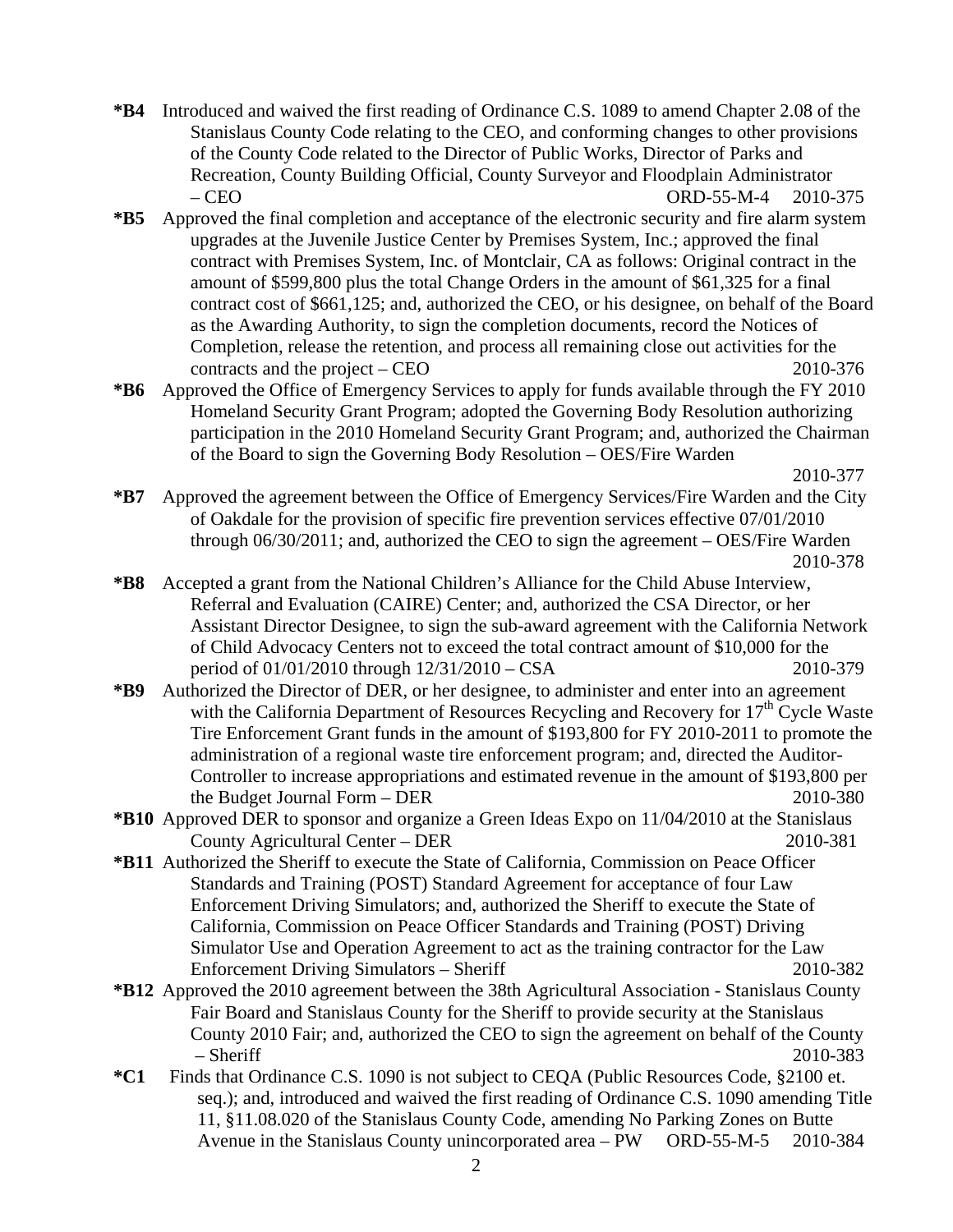- **\*C2** Finds that the north 5 feet and the south 5 feet of Anna Avenue located east of Motsinger Road and west of Seventh Street in the community of Keyes, adjacent to lots 1-12 of Blocks A & B of Warda Tract Subdivision Map recorded in Volume 14 of Maps, Page 57, Stanislaus County Records, is excess right-of-way and is not required for street or highway purposes; and, adopted a resolution vacating the north 5 feet and the south 5 feet of Anna Avenue located east of Motsinger Road and west of Seventh Street in the community of Keyes – PW 2010-385
- **\*C3** Approved Amendment No. 1 to the agreement between the Central Valley Flood Control Board and Stanislaus County for the West Stanislaus (Orestimba Creek) Feasibility Study; approved the Schedule and Cost Change Request (SACCR) between the U.S. Army Corp of Engineers and Stanislaus County; authorized the Public Works Director to sign Amendment No. 1 from the Central Valley Flood Control Board and the SACCR from the U.S. Army Corps of Engineers on behalf of Stanislaus County; authorized the receipt of \$25,000 from the Department of Water Resources as part of the Local Feasibility Cost Sharing Agreement (LFCSA) from 04/15/2002, and the appropriate disbursement of \$25,000 to the U.S. Army Corps of Engineers to be applied to the non-Federal sponsor portion of the Feasibility Study; and, approved the use of un-credited Stanislaus County "work-in-kind" as non-Federal sponsor participation in the SACCR – PW 2010-386
- **\*D1** Authorized the submission of a \$1,000,000 grant application to the California State Department of Housing and Community Development (HCD) under the CalHome Program to supplement the Stanislaus County First Time Home Buyer Program; adopted the CalHome Program Resolution, included as Attachment A; authorized the CEO to sign the CalHome Applicant Certification and Commitment of Responsibility, Attachment B; and, authorized the Director of Planning & Community Development, or his designee, to act on all matters relating to the application, if approved, including executing the Standard Agreement, and all other documents required by HCD for participation in the CalHome Program, and any amendments thereto – Planning 2010-387
- **\*D2** Authorized the Director of Planning and Community Development to negotiate and enter into an agreement to provide building inspection and plan check services to the City of Oakdale; authorized the Director of Planning and Community Development to negotiate final terms and conditions and to sign the agreement and other necessary documents to implement the agreement; and, authorized the Director of Planning and Community Development to make minor modifications to the draft agreement and scope of work as deemed necessary by both parties to implement the overall purposes of the agreement over the life of the agreement – Planning 2010-388

Monteith/O'Brien unan. **B13** Approved the appointment of two Board Members to an Ad-Hoc Committee to work with Modesto City Council and Salida Fire District Members on the development of a Regional Joint Fire Services Agency, with recommendations to be returned to each Governing Board for consideration; and, appointed Chairman Grover and Supervisor O'Brien to this Ad-Hoc Committee – CEO 2010-389

O'Brien/Chiesa unan. **C4** Considered and adopted a Resolution of Necessity to acquire Real Property or Interest in Real Property by Eminent Domain for the State Route 219 widening project, parcel owner Joel F. De Graef, et al., for APN: 004-069-017, and made the findings contained therein – PW

2010-390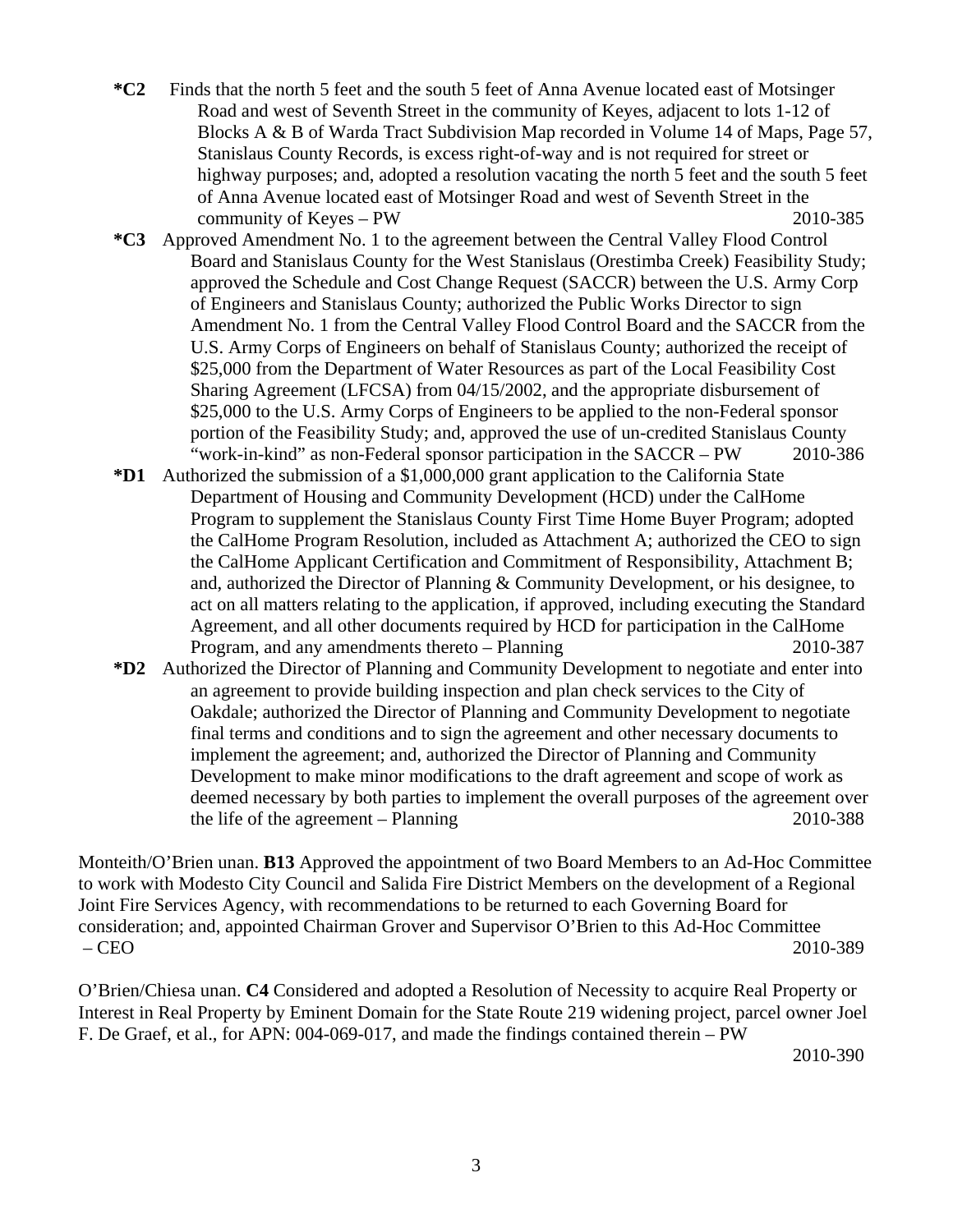**Corr 1** Referred to DER, a notice from the State Department of Toxic Substances Control regarding the Draft Removal Action Work Plan for the Proposed Alternative Education School at 1013 South Yosemite Avenue in Oakdale, CA by the Stanislaus County Office of Education; the public comment period is from 06/09/2010 through 07/09/2010.

**Corr 2** Referred to the Fish and Wildlife Committee, a copy of the Draft Environmental Document regarding Migratory Game Bird Hunting from State Department of Fish and Game.

**Corr 3** Referred to the Agricultural Advisory Board, a letter from the San Joaquin Valley Resource Conservation and Development Council requesting the Board to designate a representative and alternate to participate in their meetings.

**Corr 4** Referred to the Agricultural Commissioner and Sealer of Weights and Measures, Department of Planning and Community Development, and Department of Environmental Resources, a letter from the State Fish and Game Commission regarding the finding that the California tiger salamander warrants listing to threatened species status.

**Corr 5** Referred to the San Joaquin Valley Rail Committee and the Department of Public Works, a notice from the U.S. Department of Transportation and the California High-Speed Rail Authority regarding the San Jose to Merced Section Alternatives Analysis Public Information Meetings.

**Corr 6** Referred to the Fish and Wildlife Committee and the Agricultural Commissioner and Sealer of Weights and Measures, a notice from the U.S. Fish and Wildlife Service regarding the comment period for the 5-year review of a large number of species that are protected under the federal Endangered Species Act.

**Corr 7** Referred to the Auditor-Controller, a copy of a resolution from the Mountain View Fire Protection District regarding their Special Assessment charge.

**Corr 8** Referred to County Counsel and the CEO, seven petitions requesting the adoption of an ordinance to require all profit and non-profit businesses to fly the official flag of the United States of America.

**Corr 9** Acknowledged receipt of claims and referred to the CEO-Risk Management Division the following claims: Guy Ralph Perea Sr. (2); Vanzy and Michael Kalanta; Shu Hsia Lee; Wendy Beattie; and, Denise Dorrity (2).

Chairman Grover reported that he, Mayor Ridenour, and a representative from StanCOG attended a series of meetings yesterday concerning Proposition 1B – Transportation Bond Program, which set aside \$1 billion for Highway 99. He noted that approximately \$150 million of these funds are going to be reprogrammed. The eight valley COGs have come up with four project recommendations for the reprogrammed funds, and one of them is the Highway 99/219 interchange.

The CEO reported that the State did not adopt a Budget by the 06/15/2010 deadline. The State Assembly, Senate, and Administration have been working on different proposals to realign local government activities. CSAC is engaged in these discussions, and their position is that any realignment proposal should be cost neutral to the counties. He noted that Thursday is the deadline for the Secretary of State to certify the November state ballot measures, and three measures have already qualified for the ballot: expand powers of redistricting commission; legalize marijuana; and, establish vehicle license fee to fund state parks.